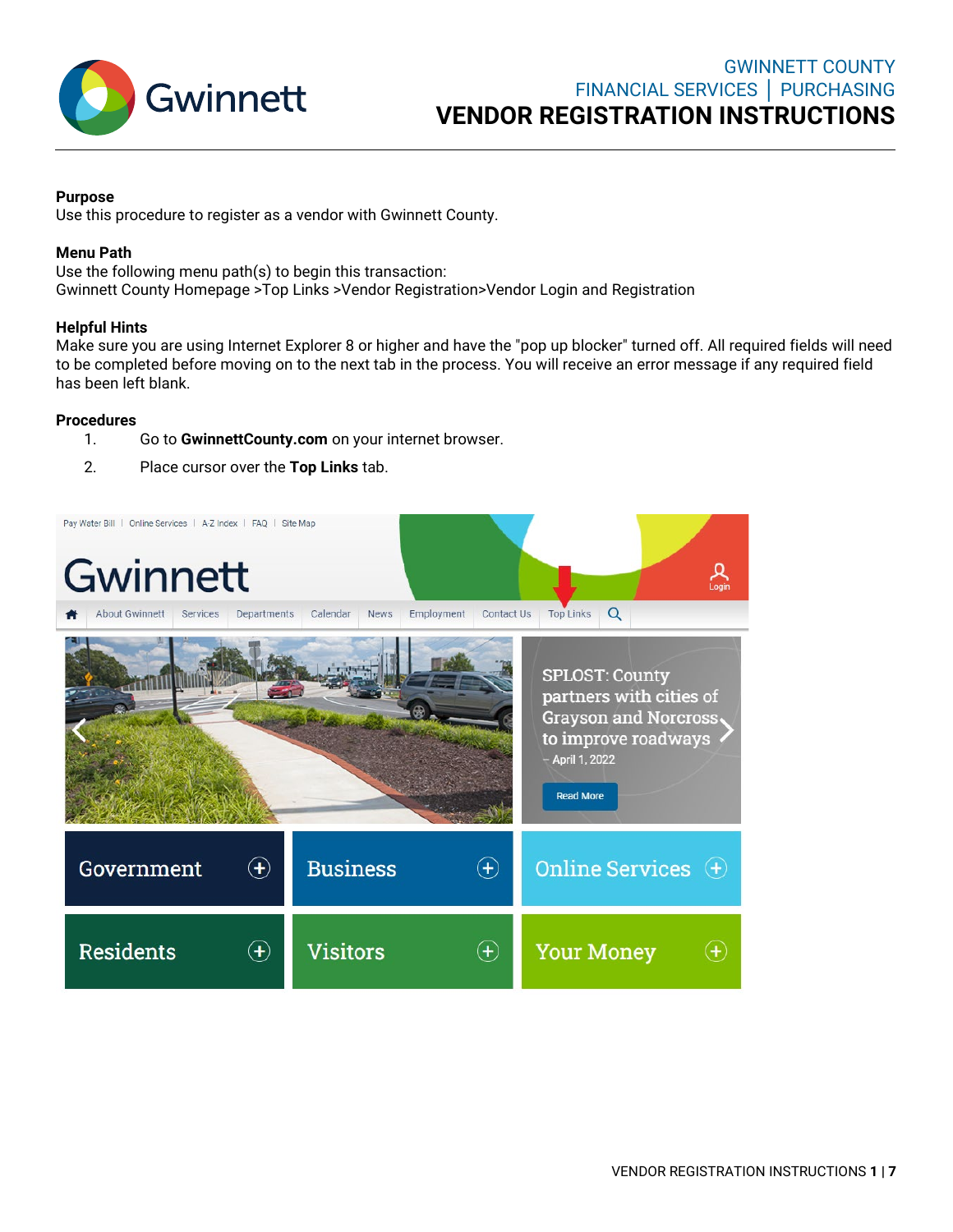# 3. A drop-down menu will appear. Select **Vendor Registration**.

| Pay Water Bill   Online Services   A-Z Index   FAQ   Site Map<br>Gwinnett |                                                                                                                                                                                                                                                                                                    |                                                                                                                                                                                                                                                                                                                                               |                                                                                                                                                                                                                                                                                                |
|---------------------------------------------------------------------------|----------------------------------------------------------------------------------------------------------------------------------------------------------------------------------------------------------------------------------------------------------------------------------------------------|-----------------------------------------------------------------------------------------------------------------------------------------------------------------------------------------------------------------------------------------------------------------------------------------------------------------------------------------------|------------------------------------------------------------------------------------------------------------------------------------------------------------------------------------------------------------------------------------------------------------------------------------------------|
| About Gwinnett<br>Services                                                | Departments<br>Calendar<br><b>News</b>                                                                                                                                                                                                                                                             | <b>Top Links</b><br>Employment<br><b>Contact Us</b>                                                                                                                                                                                                                                                                                           | Q                                                                                                                                                                                                                                                                                              |
|                                                                           | <b>Alarms</b><br><b>Animal Welfare</b><br><b>Assessor</b><br><b>Bids &amp; RFPs</b><br><b>Budget</b><br><b>Burn Ban Notice</b><br><b>Bus Routes</b><br><b>Business License - Online Renewals</b><br><b>Citizen Self Service</b><br><b>Commission Meeting Videos</b><br><b>County Commissioners</b> | <b>GIS Data Browser</b><br><b>Grants</b><br><b>Health &amp; Human Services</b><br><b>Homeland Security</b><br><b>InGwinnett</b><br><b>Neighborhood Stabilization Program</b><br><b>Park Conditions and Alerts</b><br><b>Parks and Recreation</b><br>Pay Water Bill Online<br><b>Phone Listing</b><br><b>Prevention and Enforcement (Fire)</b> | <b>Tax Information</b><br><b>Trash Pickup</b><br><b>Unclaimed Property/Refunds</b><br><b>Vendor Registration</b><br><b>Volunteer Gwinnett</b><br><b>Water Outages Information</b><br><b>Water Quality Report</b><br><b>Water Resources Contacts</b><br><b>Water Resources Customer Service</b> |
| Government                                                                | <b>Crime Mapping</b><br><b>Economic Development</b><br><b>Elections Voter Registration</b><br><b>Emergency Management</b><br><b>Environmental &amp; Heritage Center</b>                                                                                                                            | <b>Quality of Life Unit</b><br><b>Recycling Directory</b><br><b>Road Closures</b><br><b>Senior Services</b><br><b>Street Light Outage</b>                                                                                                                                                                                                     |                                                                                                                                                                                                                                                                                                |
| <b>Residents</b>                                                          | <b>Visitors</b><br>$\left( \mathbf{+}\right)$                                                                                                                                                                                                                                                      | $\left( + \right)$                                                                                                                                                                                                                                                                                                                            | <b>Your Money</b>                                                                                                                                                                                                                                                                              |

## 4. Click on the **Vendor Login and Registration** link.

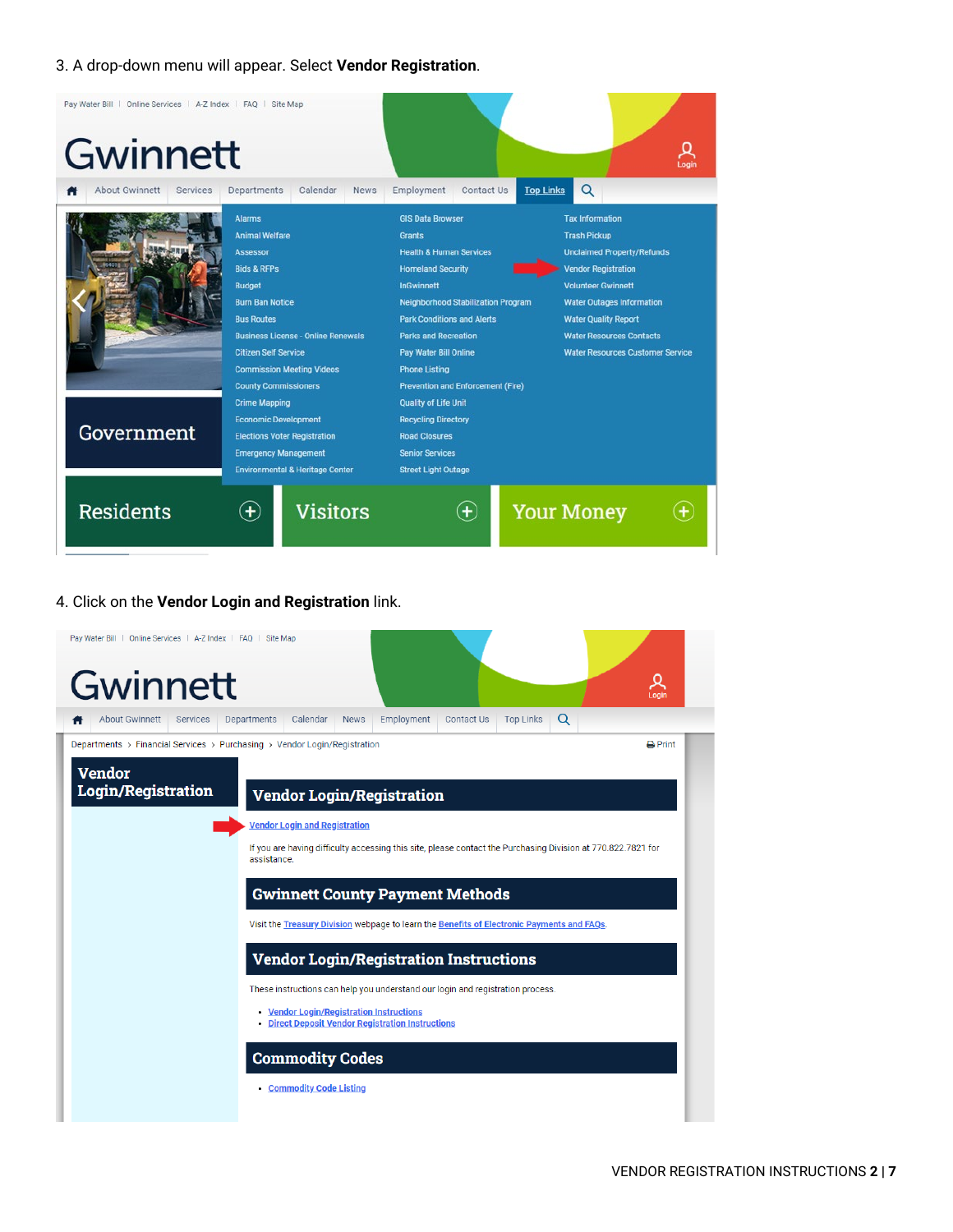### 5. Click the **Register Here** link.

|          | <b>Supplier Self Services</b><br>Register here -<br>User:*<br>Password:* |
|----------|--------------------------------------------------------------------------|
| Gwinnett | Log On<br>Change Password Forgot your password? Contact                  |
|          | Copyright @ Gwinnett County BOC. All rights reserved.                    |

6. Input Employer Identification Number (EIN) and Company Name or Social Security Number (SSN), Last Name, and First Name. For example, "11-1111111" for EIN (it must be in format xx-xxxxxxx) or "000-00-0000" for SSN (it must be in format xxx-xx-xxxx). Click the **Continue** button.

|                                        |                                                                                      |                                                                                                                                                                                                                                                                                                                                                                                                                                                                                | <b>Supplier Registration</b> |
|----------------------------------------|--------------------------------------------------------------------------------------|--------------------------------------------------------------------------------------------------------------------------------------------------------------------------------------------------------------------------------------------------------------------------------------------------------------------------------------------------------------------------------------------------------------------------------------------------------------------------------|------------------------------|
| Logoff<br>Cancel                       |                                                                                      |                                                                                                                                                                                                                                                                                                                                                                                                                                                                                |                              |
|                                        | submit your information, we'll send you an email with your logon id and password.    | Welcome to Gwinnett County's secure Supplier Self Services Portal. Our online vendor registration process has 3<br>screens: TIN (Tax Identification Number) entry, company data and contact person. After you successfully enter and                                                                                                                                                                                                                                           |                              |
|                                        | returns (1099s) to the IRS while decreasing backup withholdings and penalty notices. | This initial screen requires prospective vendors to enter their Internal Revenue Service Tax Identification Number<br>(TIN). This number is either your business entity's Employer Identification Number (EIN) or as a self-employed<br>individual your Social Security Number (SSN). Gwinnett County uses this number, along with your business name<br>(as it appears on your IRS tax return), as a match against IRS records. This check helps us file accurate information |                              |
|                                        | Purchasing Division web site or contact us at 770.822.8720.                          | If you have any questions about vendor registration or doing business with Gwinnett County, please visit the                                                                                                                                                                                                                                                                                                                                                                   |                              |
| <b>Purchasing Division</b>             |                                                                                      |                                                                                                                                                                                                                                                                                                                                                                                                                                                                                |                              |
| $\vee$ Tax Identification Number Entry |                                                                                      |                                                                                                                                                                                                                                                                                                                                                                                                                                                                                |                              |
| <b>Employer Identification Number</b>  | 99-9999999                                                                           |                                                                                                                                                                                                                                                                                                                                                                                                                                                                                |                              |
|                                        | Company Name   My Company Name Inc                                                   |                                                                                                                                                                                                                                                                                                                                                                                                                                                                                |                              |
| OR.                                    |                                                                                      |                                                                                                                                                                                                                                                                                                                                                                                                                                                                                |                              |
| <b>Social Security Number</b>          | 999-99-9999                                                                          |                                                                                                                                                                                                                                                                                                                                                                                                                                                                                |                              |
| <b>Last Name</b>                       | My Last Name                                                                         |                                                                                                                                                                                                                                                                                                                                                                                                                                                                                |                              |
|                                        | First Name My First Name                                                             |                                                                                                                                                                                                                                                                                                                                                                                                                                                                                |                              |
| Continue                               |                                                                                      |                                                                                                                                                                                                                                                                                                                                                                                                                                                                                |                              |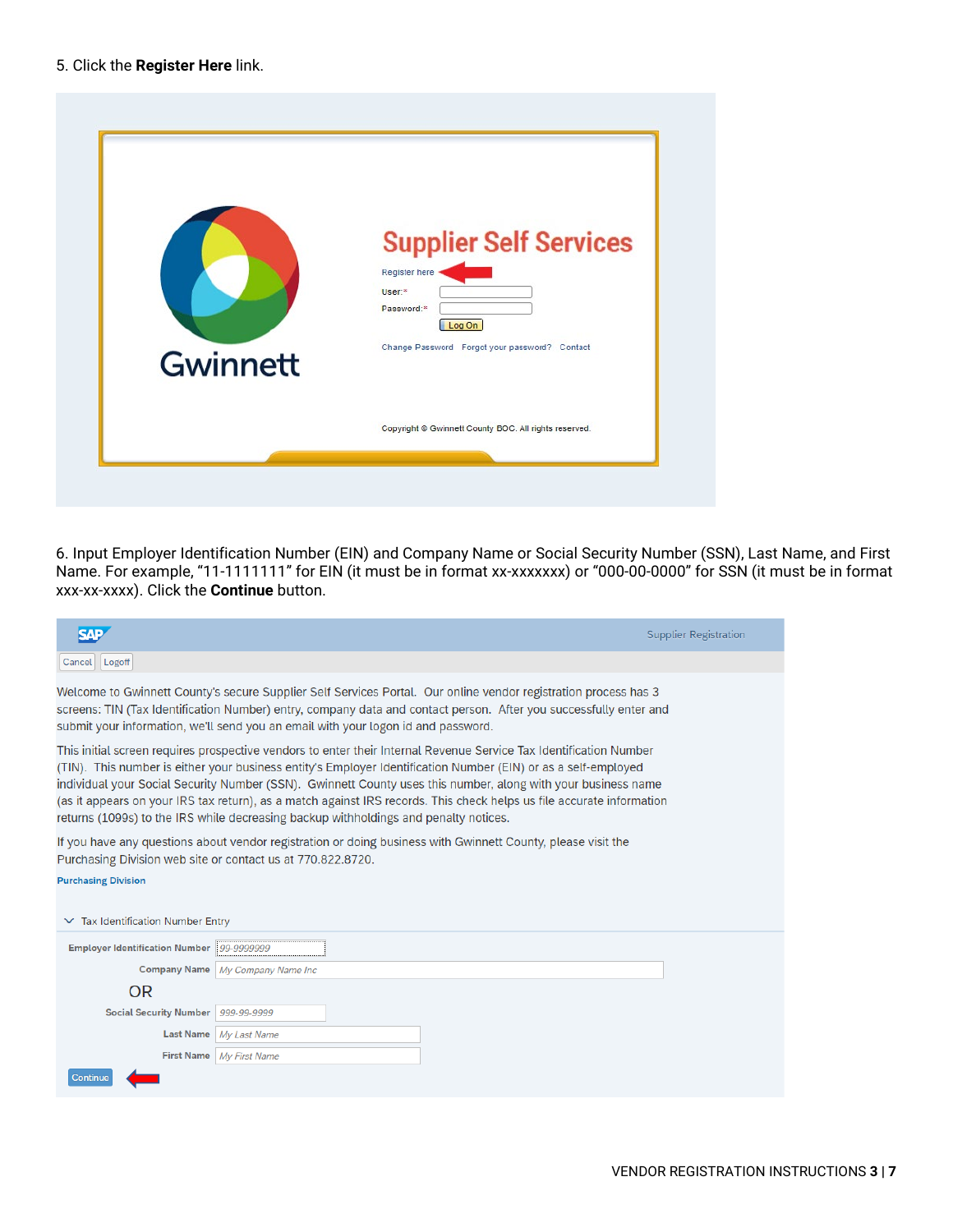7. If the information does not match IRS records exactly during the TINCheck process, you will receive a message to check the information entered. If the information is incorrect, select "**Yes**" and make the necessary corrections. If the information entered is correct, press "**No**" to continue. If you press "**No**" you will be required to email a signed copy of your company's W9 to **Disbursements@GwinnettCounty.com** for further review by staff.

Tax Identification Number Validation Failed. Do you want to change either the Tax Identification Number or the Company Name or both and try again?



8. The system will redirect you to the **Company Data** Tab. Enter your "**Doing Business As**" company name and physical address.

| Save<br>Cancel<br>Logoff                          |                        |                               |                                                                                                                                                                                                |
|---------------------------------------------------|------------------------|-------------------------------|------------------------------------------------------------------------------------------------------------------------------------------------------------------------------------------------|
| <b>Contact Person Data</b><br><b>Company Data</b> |                        |                               |                                                                                                                                                                                                |
|                                                   |                        |                               |                                                                                                                                                                                                |
|                                                   |                        |                               | On this screen, please enter your doing-business-as company name, address, industry specific products or services your company sells, phone numbers and email addresses.                       |
|                                                   |                        |                               | For Remittance Address, please enter the name of the person responsible for handling accounts receivable in the C/O field and add their contact information in the Communication Data section. |
| $\vee$ Company Data                               |                        |                               |                                                                                                                                                                                                |
| <b>Company Name 1</b>                             | <b>IT'S ABOUT TIME</b> |                               | Company Address (Standard)                                                                                                                                                                     |
| <b>Company Name 2</b>                             |                        | <b>C/O</b>                    |                                                                                                                                                                                                |
| <b>Doing Business As</b>                          |                        | <b>Street No./Street Name</b> |                                                                                                                                                                                                |
| <b>Minority-Status/Valid To</b>                   | 圓                      | Suite/Building/Apt            |                                                                                                                                                                                                |
| <b>Women-Owned/Valid To</b>                       | 圖                      | City                          |                                                                                                                                                                                                |
| <b>Social Security Number</b>                     |                        | <b>State/Zip/Country</b>      | <b>PUSA</b><br>Ð<br><b>US</b>                                                                                                                                                                  |
| <b>Employer Identification Number</b>             | ** <sub>****4128</sub> |                               | Please enter either street address or PO Box                                                                                                                                                   |
| <b>Opt-out from Bidding Notification</b>          |                        | PO Box No.                    |                                                                                                                                                                                                |
|                                                   |                        | <b>PO Box City</b>            |                                                                                                                                                                                                |
|                                                   |                        | <b>PO Box State/Zip/Ctry</b>  | P.<br>$\theta$<br><b>US</b>                                                                                                                                                                    |
| $\vee$ Remittance Data                            |                        |                               |                                                                                                                                                                                                |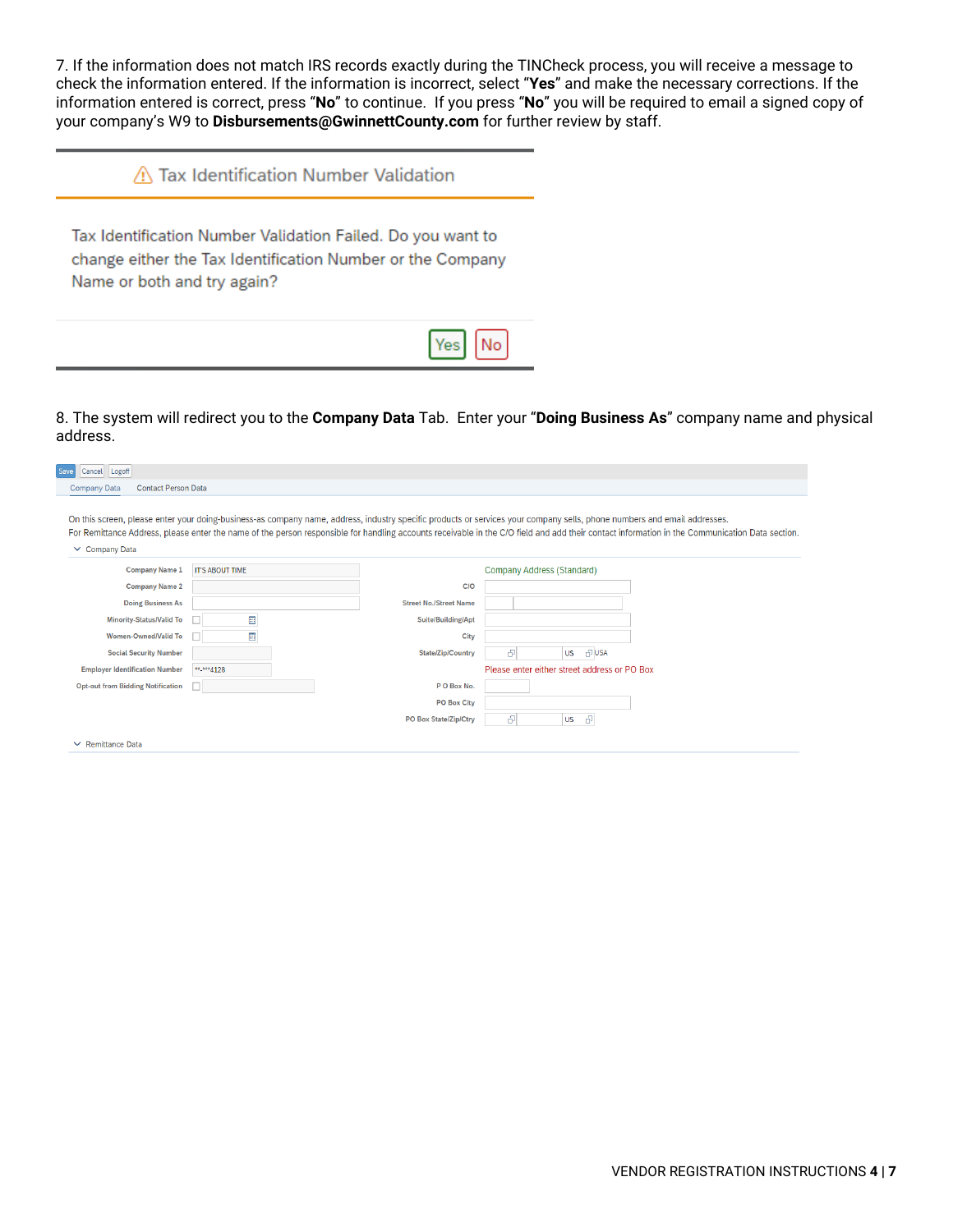9. Click the **Same as Company Address box** if your company address is the same as your remittance address. If different, enter the address in the boxes below.

| $\vee$ Remittance Data        |                                                                                                       |
|-------------------------------|-------------------------------------------------------------------------------------------------------|
|                               | Remittance Address   Same As Company Address?                                                         |
| <b>C/O</b>                    |                                                                                                       |
| <b>Street No./Street Name</b> |                                                                                                       |
| <b>Suite/Building/Apt</b>     |                                                                                                       |
| City                          |                                                                                                       |
| <b>State/Zip/Country</b>      | æ<br>凸 USA<br>US                                                                                      |
|                               | Please enter either street address or PO Box                                                          |
| PO Box No.                    |                                                                                                       |
| <b>PO Box City</b>            |                                                                                                       |
| <b>PO Box State/Zip/Ctry</b>  | 吊<br>吊<br>US                                                                                          |
|                               | $\vee$ Industry Sectors - Select the goods or services you sell from the NIGP description table below |

10. Select the Industry code(s) that best identifies your company's primary product or service. You also have the option to search for a specific code in the search field. **Note**: This will not restrict your company from providing other types of products or services to Gwinnett County. Click the **Add** button to see the industry codes selected (Note: To remove a code, you will select it and click the **Remove** button).

|           |                          | Choose Industry Sector: Total Displayed = 9093 |         |        | Industry Sector (Selected) |                            |
|-----------|--------------------------|------------------------------------------------|---------|--------|----------------------------|----------------------------|
|           | Search NIGP Description: | Reset<br><b>Search</b>                         | $Add$ > | Remove |                            | NIGP Code NIGP Description |
| Selection | NIGP Code                | <b>NIGP Description</b>                        |         |        | 1 Please add NIGP Codes    |                            |
|           | 005                      | <b>ABRASIVES</b>                               |         |        |                            |                            |
|           | 00505                    | ABRASIVE EQUIPMENT AND TOOLS                   | Remove  |        |                            |                            |
|           | 00514                    | ABRASIVES, COATED: CLOTH, FIBER, SANDPAPER, E  |         |        |                            |                            |
|           | 00521                    | ABRASIVES, SANDBLASTING, METAL                 |         |        |                            |                            |
|           | 00528                    | ABRASIVES, SANDBLASTING (OTHER THAN METAL)     |         |        |                            |                            |

11. Click the **Add** button to enter your company's phone number. We will use this number to contact you regarding bids, awards, and accounts receivable. Make sure that you use 10 digits. For example, "770-822-8000." **Note:** You can enter multiple telephone numbers. Also, you must select the **Contact Type** (Sales for bids/awards, Accounts Receivable for payment advices, or Other.)

|  | $\vee$ Communication Data |  |
|--|---------------------------|--|
|  |                           |  |

| <b>Telephone Numbers</b> |           |    |                                     |                      |  |
|--------------------------|-----------|----|-------------------------------------|----------------------|--|
| Add   Remove             |           |    |                                     |                      |  |
| Telephone                | Extension |    | Country Primary Number Contact Type |                      |  |
| $ $ $ $ 770-822-7682     |           | US |                                     | Account Recei $\vee$ |  |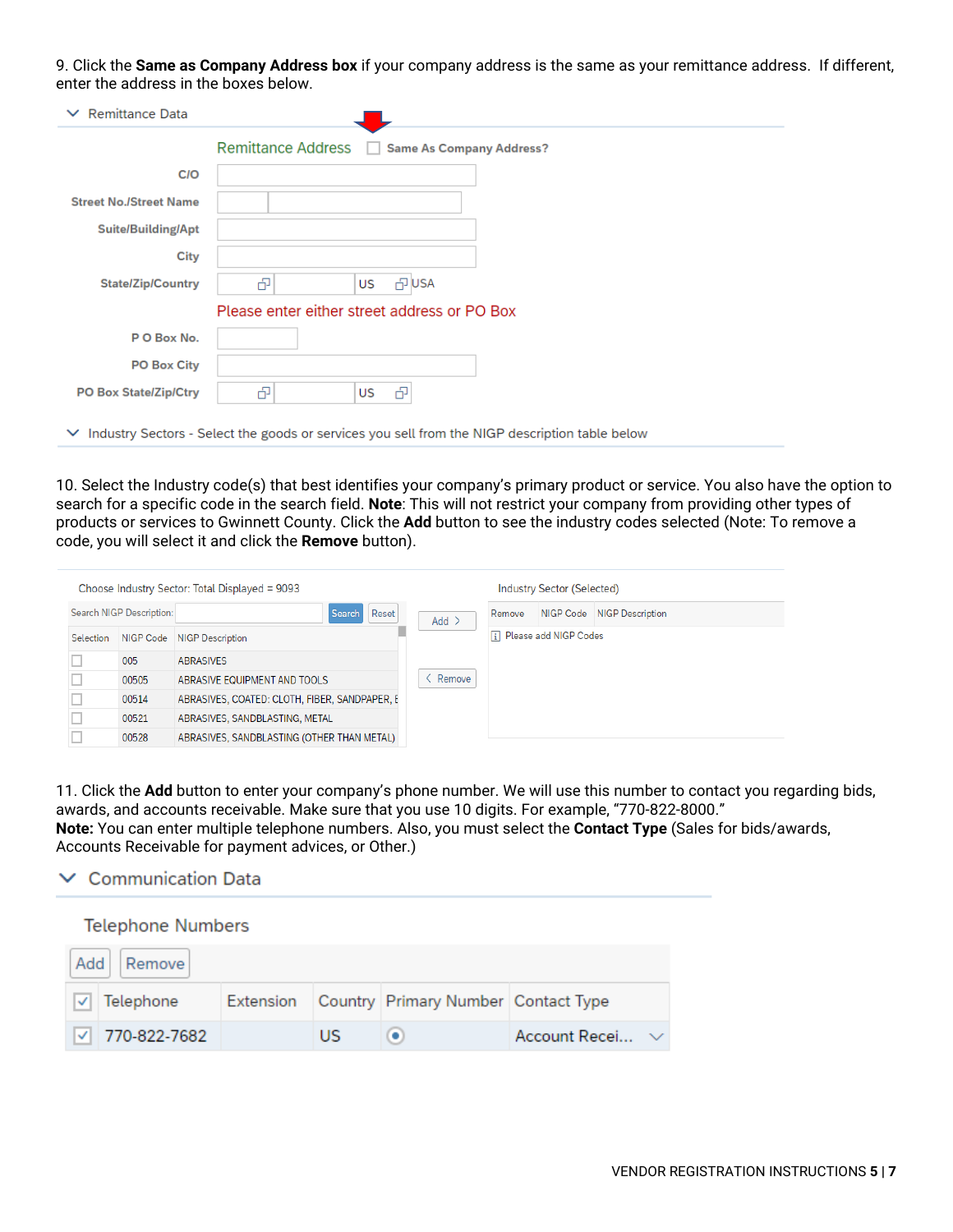12. Click the **Add** button to enter the company's email address. We will use this email address to contact you regarding bids, awards, and accounts receivable. **Note:** You can enter multiple email addresses. Also, you must select the **Contact Type** (Sales for bids/awards, Accounts Receivable for payment advices, or Other.)

**Note: MAKE SURE YOU HAVE ENTERED AN ACCOUNTS RECEIVABLE EMAIL ON THE COMPANY DATA TAB OR YOU WILL NOT BE ABLE TO ENTER DIRECT DEPOSIT INFORMATION.**

| <b>Email Addresses</b> |   |                       |
|------------------------|---|-----------------------|
| Add  <br>Remove        |   |                       |
| √ E-Mail Address       |   | Prima Contact Type    |
| TESTVENDOR@GMAIL.COM   | ۰ | Account $\ldots \vee$ |

13. Click the **Contact Person Data** tab at the top of the screen. Enter your company's contact person, as well as their address. Click the **Contact Address the same as the Company Address**

box if the address of your company's contact person is the same as your company's address.

| Company Data Contact Person Data                                                     |
|--------------------------------------------------------------------------------------|
|                                                                                      |
| On this screen, please enter the name, address, phone number and email address of th |
| $\vee$ Contact Person Data                                                           |
| * First Name                                                                         |
| * Last Name                                                                          |
|                                                                                      |
| <b>Contact Address the same as the Company Address?</b>                              |
| <b>Street No./Street Name</b>                                                        |
| Suite/Building/Apt                                                                   |
| <b>City</b>                                                                          |
| <b>PUSA</b><br>吊<br><b>State/Zip/Country</b><br>US.                                  |
| Please enter either street address or PO Box                                         |
| PO Box No.                                                                           |
| P O Box City                                                                         |
| ඌ<br><b>PO Box State/Zip/Country</b><br>US<br>吊                                      |